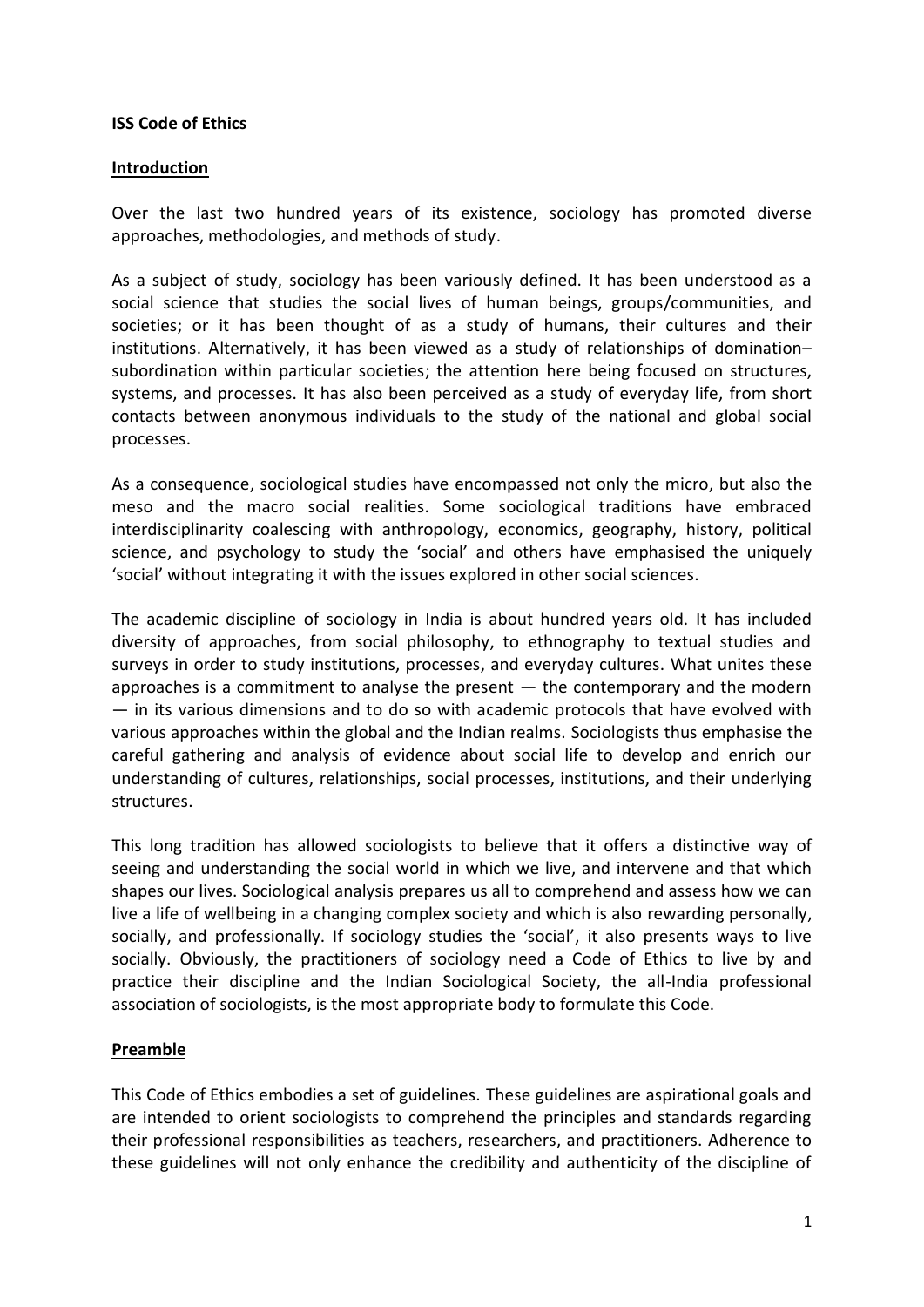sociology in India, but also help its practitioners in discharging their responsibility towards themselves, their colleagues and the larger society. Internalising these guidelines gives members of the Indian Sociological Society an identity and helps them in reflecting on their behaviour towards groups and individuals whom they study, work, and knowledge about whom, they wish to protect. The Code embodies a set of procedures on issues that they encounter in the profession, particularly in India.

# **General principles**

- 1. To be a sociologist is to acknowledge the necessity of using academic protocols and scientific practices in doing research. Each approach/perspective will have its scientific practices and it is imperative to follow these in all circumstances.
- 2. Sociological thinking implies a commitment to honesty, truthfulness, originality, transparency, meticulousness, methodological rigour, objectivity, openness to different perspectives, professionalism, scientific criticism, introspection and reflection. These values should be part of the work ethic in teaching and research and should embody relationships with students, colleagues, and the larger society.
- 3. Sociologists must respect the communities and societies in which they live and work. Sociology is about group work and sociologists must ensure that they do not discriminate on grounds of age, sex, sexual preference, disability, ethnicity, language, caste, religion, and political affiliation. They must respect dignity and rights of all people.
- 4. Sociologists intervene to advance public good by advancing academic and scientific practices that promote sociological thinking. Sociological thinking contributes to public good and by making their knowledge public, sociologists contribute to the making of public good.
- 5. Sociologists must be aware of the fact that their assumptions may have an impact upon society. Hence, it is their duty to keep an unbiased attitude as far as possible and to acknowledge the tentative and relative character of the results of their research. No sociological assumption should be presented as indisputable truth.
- 6. Sociologists must adhere to the highest scientific standards in all activities that they do as sociologists—within the classroom, as supervisors, as examiners, as policy makers and practitioners— and ensure that they refrain from making statements that could misinform or mislead students, colleagues and their readers.
- 7. Sociologists must also promote academic and scientific practices within the academia and in society at large and ensure that they transmit the knowledge of these professional standards to the next generation when they teach, supervise, examine and review theses, articles, and books.
- 8. As supervisors guiding doctoral research, sociologists must adhere to self-restraint and act as an enabler to her/his student, bringing out the best in her/him as a researcher.
- 9. In their teaching and research, sociologists must respect and acknowledge the intellectual copyright of students, researchers, and practitioners whose data they use. They must acknowledge even the smallest amount of work and must not promote plagiarism either directly or indirectly.
- 10. Information and data collected by sociologists must be considered a public good and need to be shared with respondents and other professionals for comments and academic criticism.